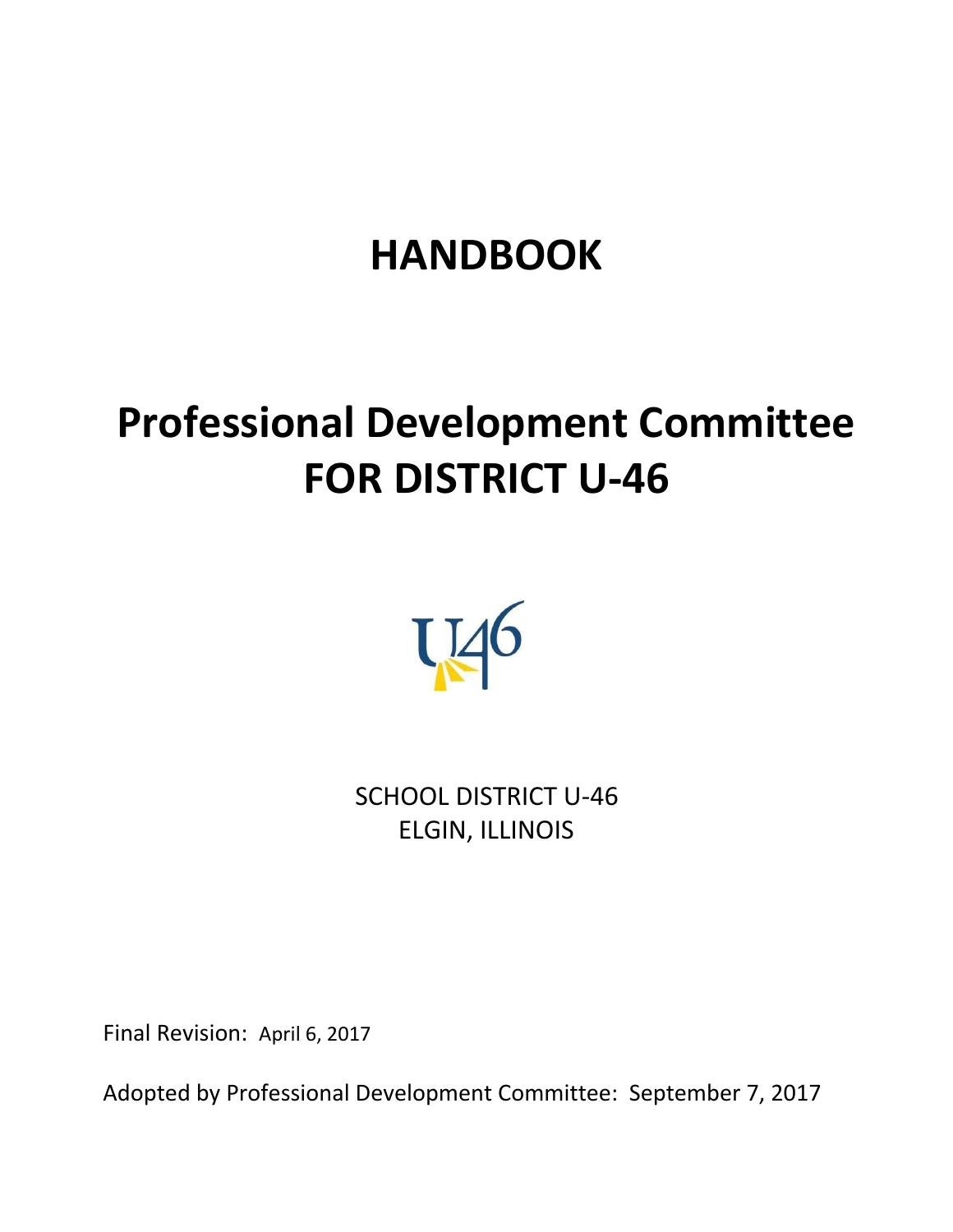## **INTRODUCTION**

School District U-46's Professional Development Committee is a forum for two-way communication between school sites and Directors and Coordinators of district departments and programs.

This committee supports the evolution of prior committee members (staff development committee) by honoring these Values and Beliefs which align to the Thematic Categories and Aspirations of the District [Strategic](http://www.u-46.org/pages/SDU46/About_Us/U-46_Strategic_Plan) Plan :

- Professional Development: We believe that supporting and focusing on meaningful professional growth will ensure that we have effective employees in all positions.
- Respect: We believe that each person has intrinsic worth and will be treated with dignity.
- Stakeholder Involvement: We believe that employees, families, and community members share responsibility for successful students and schools.
- Equity: We believe that race and culture exert a powerful influence on teaching and learning; we will close the racial/ethnic achievement gap through our behaviors and practices.
- High Expectations: We believe that all adults accept all children as their top priority and recognize that students will rise to meet the level of our expectations.
- Innovation: We believe that creative educational environments prepare students for the future.
- Leadership and Accountability: We believe that everyone is accountable for improving student achievement; no child will be any more accountable than the adults.

This committee recognizes that providing opportunities for professional development is essential to attracting and retaining effective employees. While there may be overlapping resources and opportunities for staff development throughout the district, providing multiple training options for staff is critical in order to continue to meet the needs of the growing staff population. While most professional development is not mandated, competency is; therefore, the importance of providing multiple opportunities for professional development is paramount.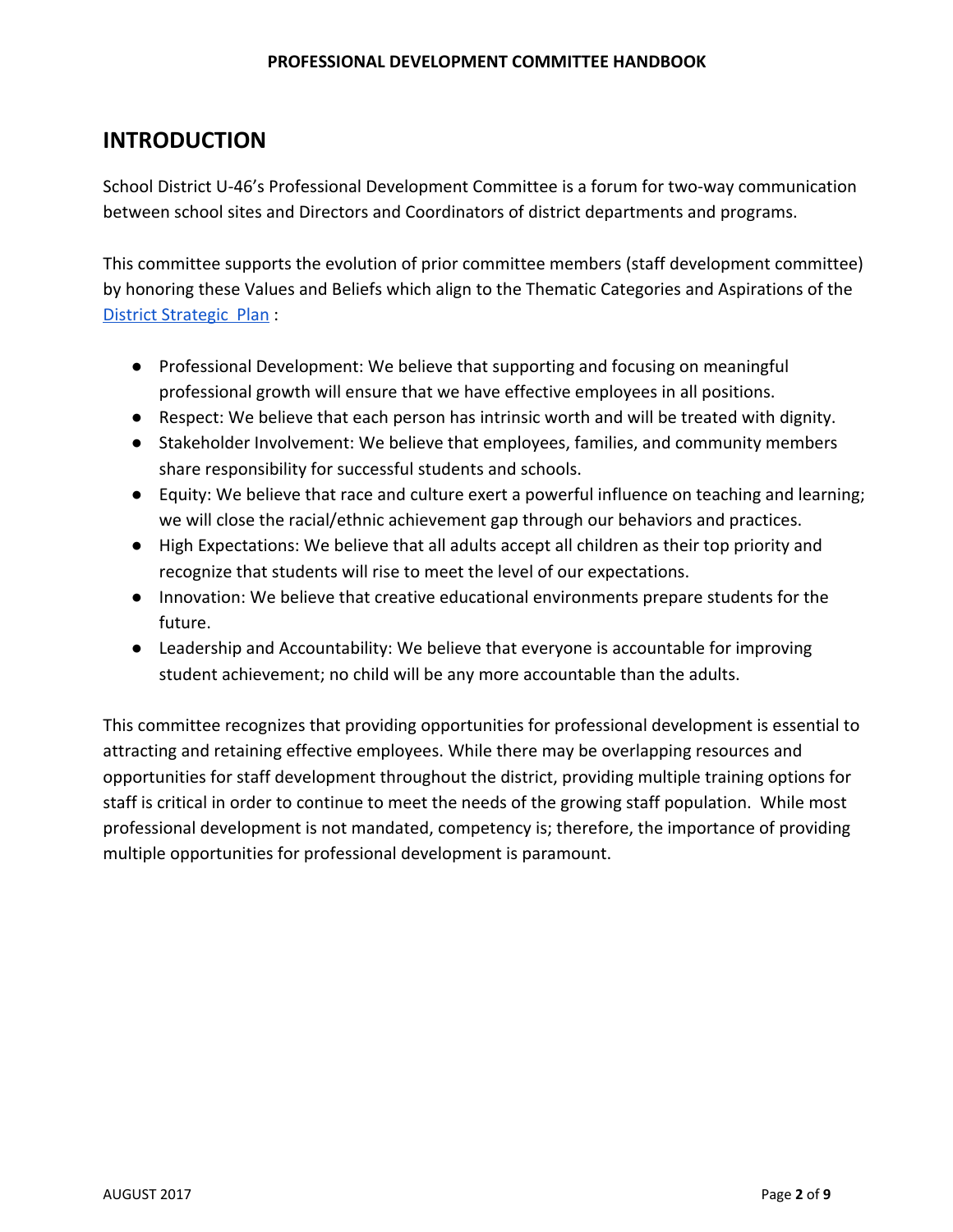## **PURPOSE**

The Professional Development Committee provides guidance, promotes, and supports all district staff to access professional development. Members of the committee facilitate communication between the committee and sites/department staff regarding professional development events, planning, needs, concerns, and feedback. The Professional Development Committee allocates funds following the established protocols for individual, site, and systemic opportunities.

# **OUTCOMES**

The committee will have the following outcomes:

- Meet with Directors and Coordinators to learn about the district's plans for upcoming training and professional development offerings.
- Provide data from site/department/program regarding the site's or department's School Improvement Plan (SIP) and the associated trainings and professional development activities.
- Facilitate data collection at site/department/program.
- Inform professional development decisions for staff.
- Participate in an active learning community.
- Develop processes for individual and site-based professional development opportunities.
- Advise funding allocation for professional development opportunities based on data.
- Align work with other relevant District-wide committees, such as Instructional Council.
- Promote best-practices of professional development for staff.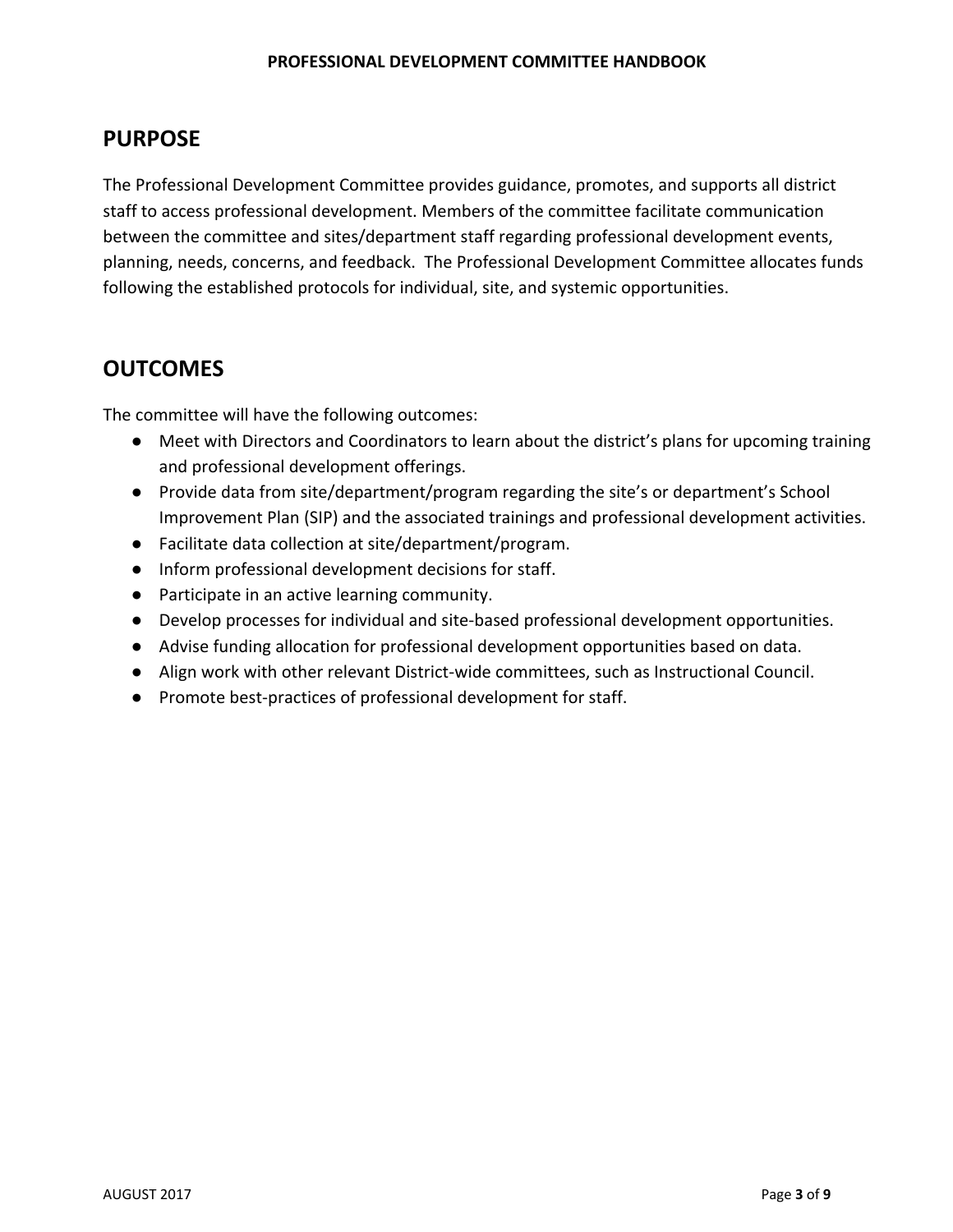## **VISION**

Support and empower U-46 teachers through professional development experiences to ensure every student's school experience includes an effective learning environment and engaging instruction that meets the academic, social and emotional needs of all students, in alignment with district goals.

# **ROLES AND FUNCTION**

The PD Committee Representatives work collaboratively:

- To coordinate and plan learning opportunities that support professional Development for all teachers (defined by the Elgin Agreement) recognizing differentiated needs. These opportunities include District Collaborative Days, Professional Practice Days, after the school day, and summer offerings.
- To participate in decision making and recommendations of allocation of resources efficiently, equitably, and transparently.
- To collaborate and communicate with the school and district department SIP teams in regards to PD needs and opportunities.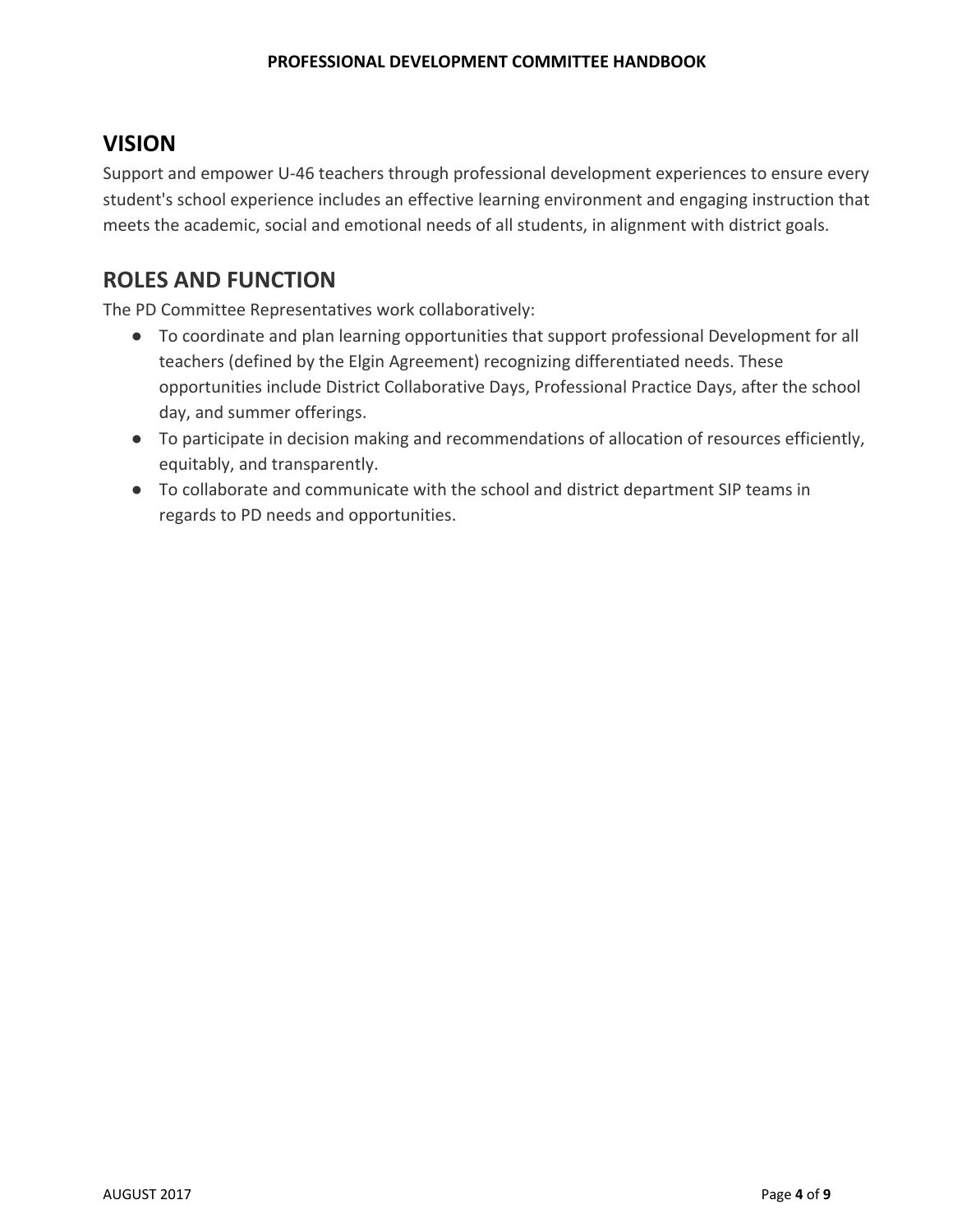## **Elgin Agreement**

## **15.3 PROFESSIONAL DEVELOPMENT COMMITTEE**

The Board and the Association agree that a need for continuing professional development opportunities for all teachers exists and in accordance with Section 23.3 the Professional Development Committee will provide opportunities to this end. Professional Development refers to a process which stimulates, encourages and enables a teacher to improve their performance and reach their full potential – developing their knowledge, skills, abilities and values.

15.31 Composition Full Professional Development Committee will be comprised of the Superintendent's designee and one (1) teacher from each school in the district. The Superintendent's designee and one teacher, who serve on the Steering Committee, will serve as co-chairs for the full committee. In addition, this committee will include ETA member representatives from the following programs/departments: Early Childhood (1) Art (preK-12) (1) Music (preK-12) (1) Non-traditional teacher (1) Physical Education (1) Elementary ELL (1) Secondary ELL (1) Elementary Special Education (1) Secondary Special Education (1) Related Services (Speech Language Pathologists, School Psychologists, School Social Workers, Itinerants) (3)

All ETA members shall be elected to staggered terms of two (2) years each by the respective constituencies.

All administrators will be appointed by the Superintendent representing the following configuration: Curriculum Coordinators (2) Elementary Principals (2) Middle School Administrator (1) High School Administrator (1) Other District Administration (1) - 55 - Steering Committee will be comprised of thirteen (13) members chosen from the full Committee. One ETA member representative from each of the following nine (9) areas: Primary elementary (K-3) Intermediate elementary (4-6) Middle school High school Early childhood Elementary specials (art/music/PE) Special education ELL/Dual Language Related services Four (4) administrators from those appointed to the full Committee.

### **STEERING COMMITTEE**

#### 15.32 Role and Function

The role of the Professional Development Committee is to coordinate and to plan learning opportunities to support professional development for all teachers, recognizing their differentiated needs. All representatives will collaborate with the SIP team at their school or their department within the district to plan professional development activities. The Committee shall establish procedural guidelines as necessary for its operation.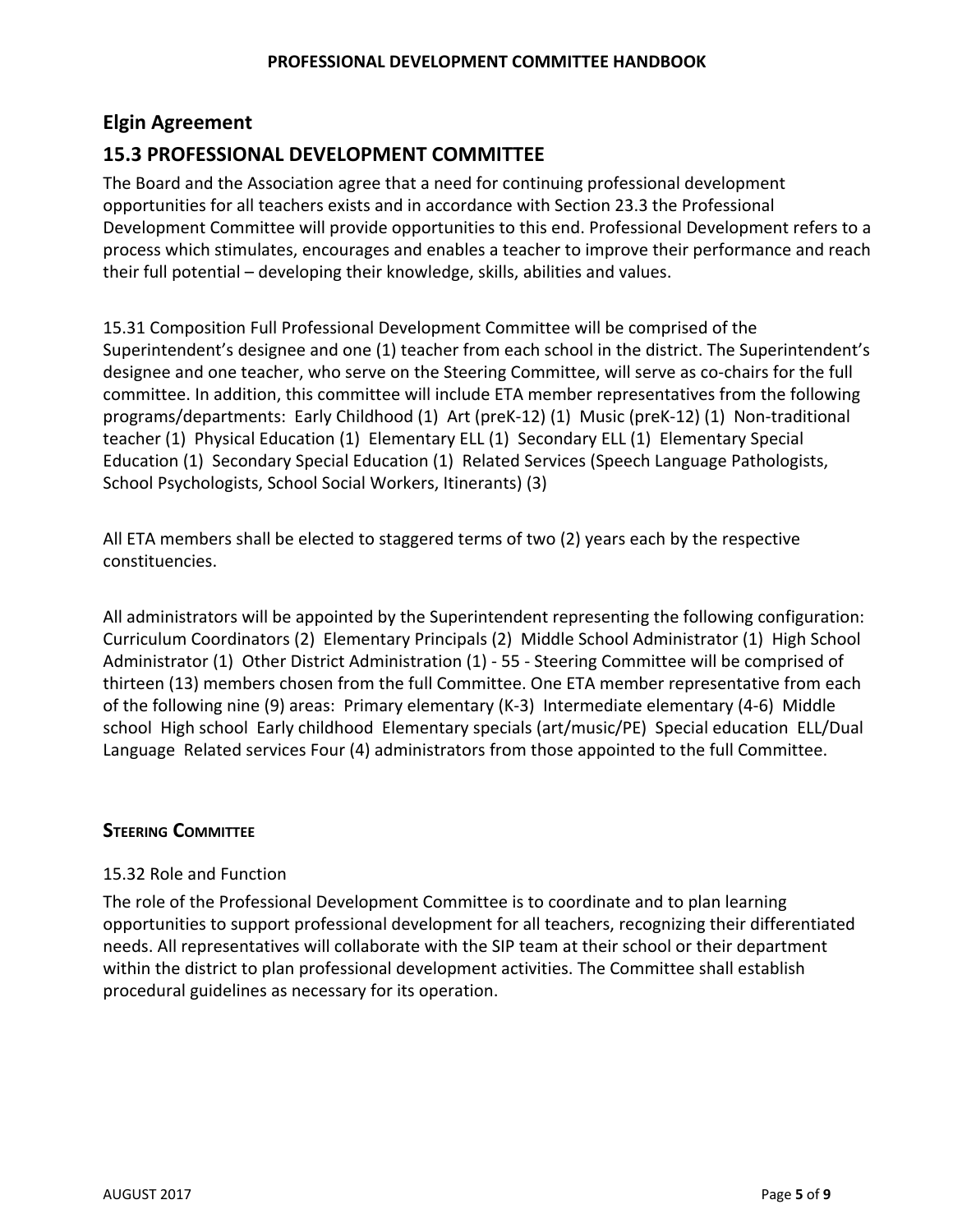#### Full Committee

The Professional Development Committee will meet at least quarterly. There will be additional meetings as needed. Proposed agenda items are to be submitted to the Co-Chairs of Professional Development Committee. The Steering Committee will consider all ideas submitted and establish the agenda for each of the Full Committee meetings. Standard agenda items may include: 1. Steering Committee Report 2. General Updates 3. Applications to Facilitate PD (Sub-Committee Report) 4. Evaluation Subcommittee (Report) Minutes will be kept of each meeting and will be made available to the Committee members and posted on the District website within 10 school days.

### Steering Committee

The Professional Development Steering Committee will meet monthly at a regularly scheduled time during the school year (September - May). The Professional Development Steering Committee will have additional meetings as needed. The Steering Committee will establish an agenda for each of the full committees. The work of the Steering Committee shall include, but not be limited to, review applications for conference attendance, make recommendations to the - 56 - Superintendent regarding initiatives for consideration, and communicate with Full Committee members on status of work.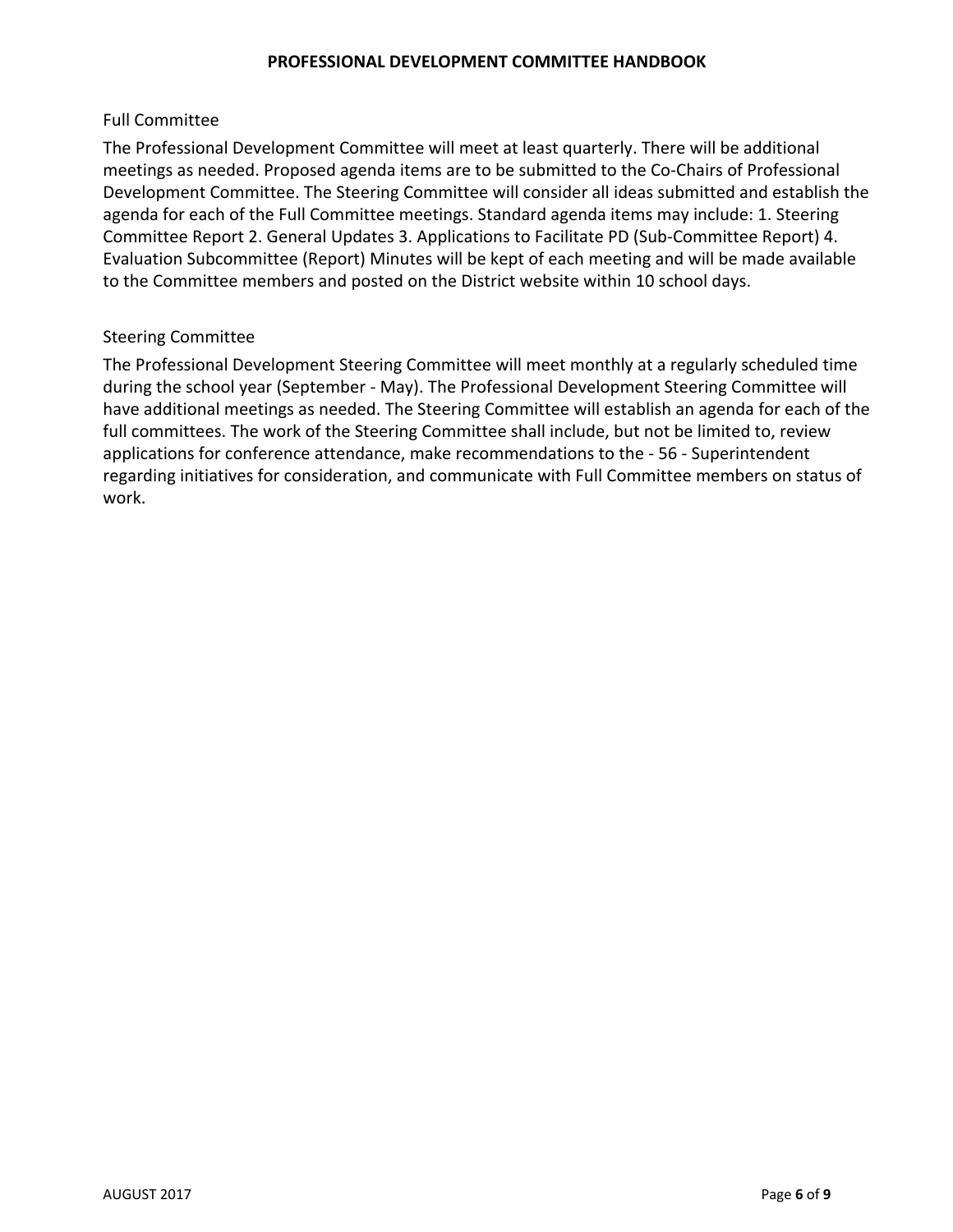## **PROFESSIONAL DEVELOPMENT COMMITTEE NORMS**

The committee will come to a consensus of meeting norms around respect, voice, commitment to work, and punctuality each year.

## **IN-DISTRICT PROFESSIONAL DEVELOPMENT PROVIDERS**

## **To facilitate, offer, and post professional development activity on coursewhere for ISBE clock hours you must**:

Facilitator must have attended U-46 PDD 101 and complete the steps:

For ISBE Clock Hours

- Complete the Approved Professional [Development](https://sites.google.com/a/u-46.org/district-professional-development-committee/u-46-professional-practice-and-development) Provider Activity Summary ISBE 73-58 [\(5/15\)](https://sites.google.com/a/u-46.org/district-professional-development-committee/u-46-professional-practice-and-development) (must meet ISBE License Renewal PD Activities Guidelines)
- Approved U-46 Professional [Development](https://sites.google.com/a/u-46.org/district-professional-development-committee/u-46-professional-practice-and-development) Approval & Posting Request CU-PD-F001
- Send request to supervising Assistant Superintendent or Teacher Leader for Professional Growth and Development/Assistant Superintendent for Teaching and Learning (Professional Practice Days)

Upon completion of PD session facilitator must return:

- Agenda of session
- Attendance List Coursewhere Sign-In Sheet
- Evaluation for Workshop, Conference, Seminar, Etc. ISBE 77-21A (3/15)
- Teaching and Learning Ext Slip CU-TEI-F001

For Non-Clock Hours

- Approved U-46 Professional [Development](https://sites.google.com/a/u-46.org/district-professional-development-committee/u-46-professional-practice-and-development) Approval & Posting Request CU-PD-F001
- Send request to supervising Assistant Superintendent or Teacher Leader for Professional Growth and Development/Assistant Superintendent for Teaching and Learning (Professional Practice Days)

Upon completion of PD session facilitator must return:

- Agenda of session
- Attendance List Coursewhere Sign-In Sheet
- Teaching and Learning Exit Slip CU-TEI-F001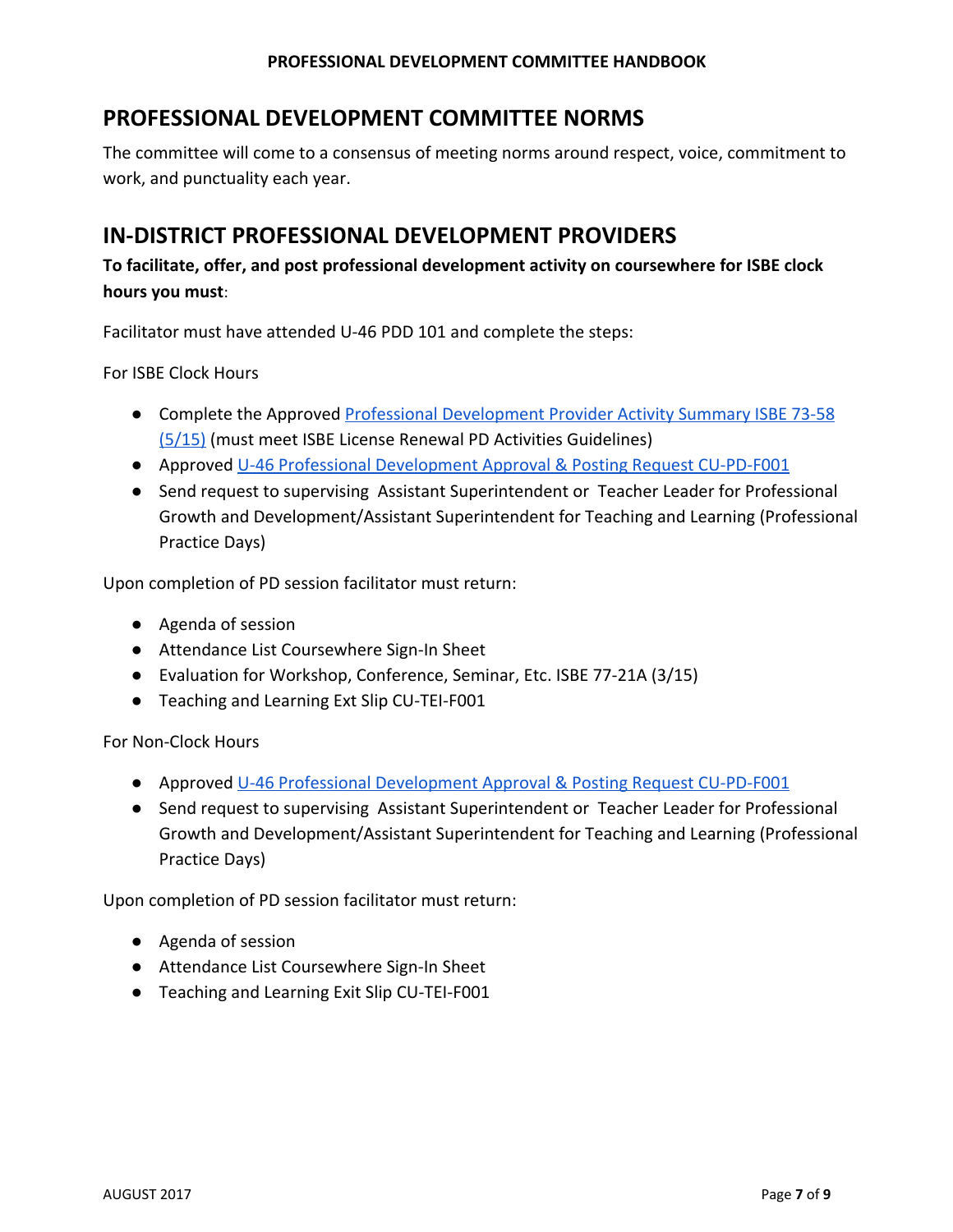## **PROFESSIONAL DEVELOPMENT APPLICATIONS**

The Professional Development Committee strives to provide opportunities for individuals and staff to seek out and attend learning experiences which support individual development and site or department goals. Processes to apply for funding for these opportunities have been developed, when funding is available.

**INDIVIDUAL A[PPLICATIONS](https://sites.google.com/a/u-46.org/district-professional-development-committee/home/conference-attendance-application) TO ATTEND A CONFERENCE SITE-BASED PROFESSIONAL DEVELOPMENT O[PPORTUNITIES](https://sites.google.com/a/u-46.org/district-professional-development-committee/home/site-based-pd-application)**